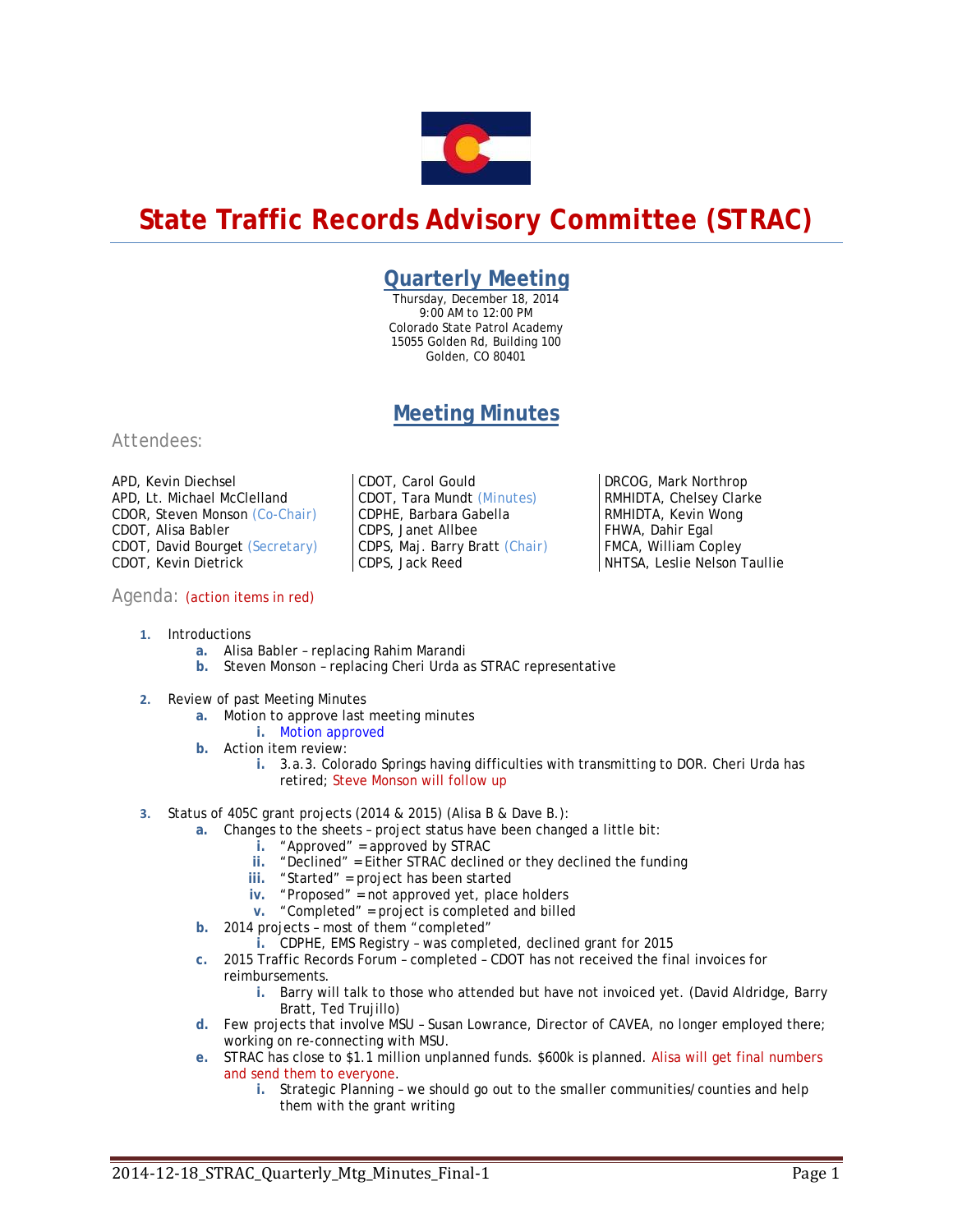- **1.** Barry many it is just awareness with those communities. Would like to still help Judicial with staffing for the E-Citations.
- **2.** Alisa -people say they do not know how to apply for grants.
- **ii.** Dave B Brenda Hahn with CDPS is looking to digitize their new Records Unit. They were going to present at today's meeting, but they are not ready yet. Application expected soon.
- **iii.** Barry would like to solicit strategically and to have more projects than we have money. Instead of just approving because we have the money, we could be choosy in regards to the strategic planning and STRAC's goals.
- **iv.** Alisa one project should be for DOR to help with temporary staffing to help with the process of electronic reporting.
	- **1.** Large agencies are ready but not having luck with the transmission; problems have been with the diagrams, GPS, etc. DOR has expressed that staffing is the main issue. Maybe help them with a more robust plan.
	- **2.** Vendor was in this week Firewalls were down for a while as well
		- **a.** Steve Monson DOR had to rebuild the fire walls
			- **i.** Someone from DOR should come to STRAC to talk about the new systems. As DOR is re-vamping their systems, they need to keep in mind of other agencies' needs with E-Citations, E-Reporting, Health Dept., etc.
- **v.** Carol planning on putting together Highway Safety Conference later this June or July. The planning meeting is scheduled for January. STRAC members should join. Carol wants to have a track for Traffic Engineering Safety.
	- **1.** Barry we should coordinate that with the Colorado Traffic Records Conference as well (one conference). We could add more funding.
- **vi.** Barry Spend some money and effort on the new accident report (DR 3447)
- **4.** New STRAC Members
	- **a.** Cheri Urda retired December 12, Steven Monson is replacing her on STRAC. He is the CDL Program Manager at DOR with over 30 years of experience. Cheri's replacement in Driver & Vehicle Control is pending.
	- **b.** Barbara Gabella is filling in for Lindsey Myers with Health, who is temporarily replacing Jan Hart and Tamara Hoxworth, until Jan's permanent position is filled.
	- **c.** Diana Anderson with OIT retired. Unknown who is replacing her. (Later Barry identified Deborah Blyth, CIO with OIT as the STRAC representative.)
	- **d.** Alisa Babler has replaced Rahim Marandi in the Traffic Records Unit at CDOT. Alisa has worked in Traffic Engineering with CDOT for 7 years, last two years with the Traffic and Safety Engineering Branch doing the data analysis. Before that she worked for Kansas DOT. Alisa wants to increase the sharing of data.
	- **e.** Andrew Freedman with Office of Marijuana Coordination, Office of the Governor is coming to the next meeting (was in another meeting today).
	- **f.** Jack Reed with DCJ/CDPS is a new member, working to coordinate with all agencies globally with the legalization of Marijuana issues. How to bring all of the data together.
		- **i.** Need an advisory board to find what information we do have and how to collect it all into one place. Sub-committee with STRAC.
		- **ii.** Jack has been talking with Dave McCurdy, OIT.
			- **1.** VERY important to have someone from OIT here at STRAC with most data going electronic.
- **5.** Traffic Records Forum (Dave B)
	- **a.** Attendees: David Aldridge, David Bourget, Alisa Babler, Barry Bratt, & Ted Trujillo
	- **b.** Barry Lessons learned from the first 10 traffic record assessments (first few states)
		- **i.** Reponses that we will get for the first round of questions, how the answers are rated and the overall score that we will receive ("Meets", "Partially Meets", "Does not Meet" or "Clarification Requested")
		- **ii.** Usually performance measures are lacking
		- **iii.** Good workshops
	- **c.** Alisa prevention & systemic approaches crash modification factors. Our existing copy is old and needs to be updated. Need to find the time to do so.
		- **i.** Roadway Data is not as automated as it should be. Could use the design documents to collect important data rather than aerial mapping view which could take up to a year after the construction is completed to receive.
		- **ii.** We need to do better with analysis and data sharing with others
	- **d.** Dave B the best session was the TRCC discussion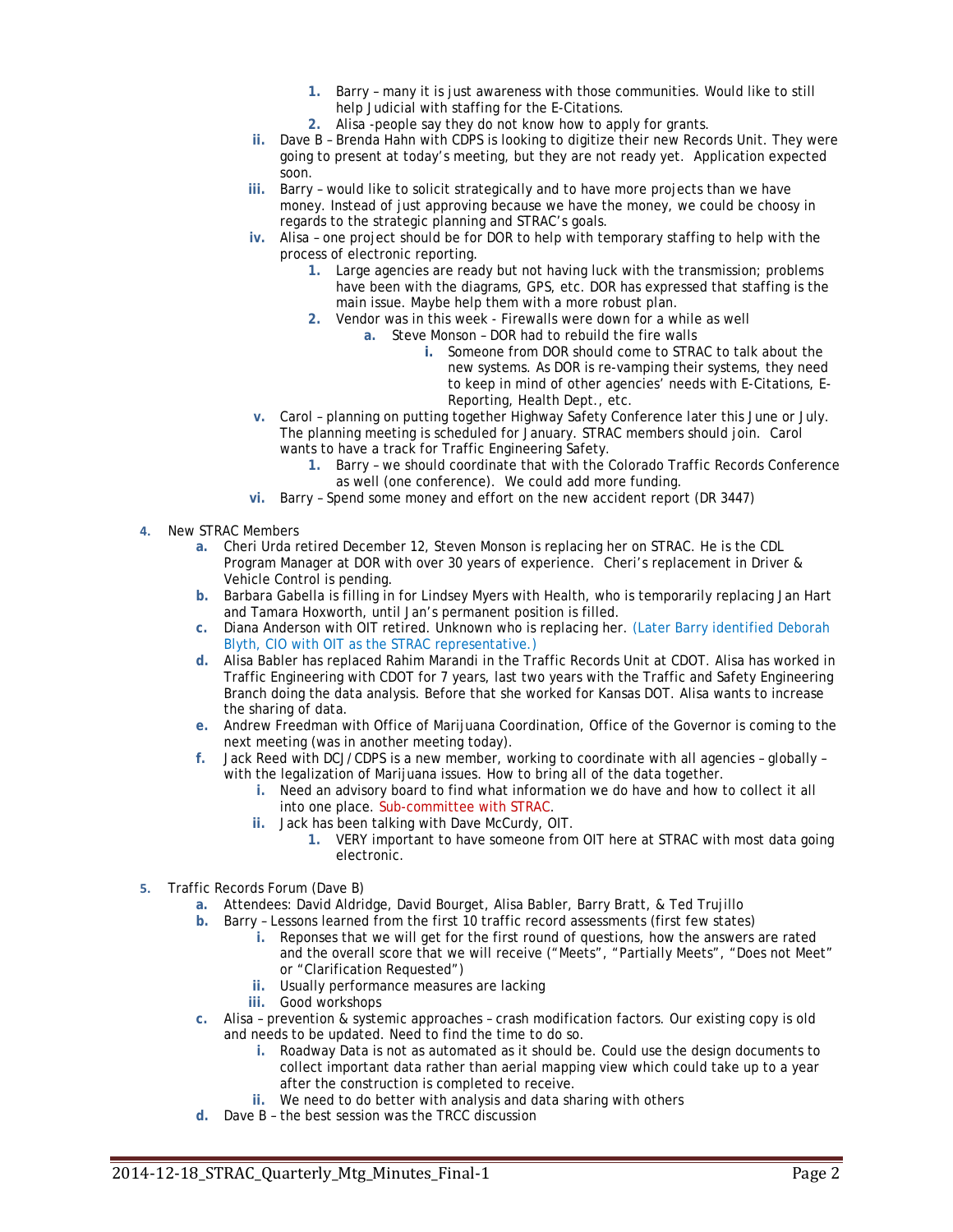- **i.** Most states have the same issues that we have (attendance) and many states are hiring Traffic Records Coordinator (TRC) to help with STRAC
- **ii.** Barry it is nice to see where Colorado is at compared to other states. Where we can do better, and what we are doing that is ahead of other states.
- **e.** Barry the next one will be in Costa Mesa, California October 26-29, 2015. Great opportunity to get a better insight to what is possible and seeing other ways for data collection. Best to send new STRAC members.

Traffic Records Assessment (Dave B)

- **f.** CDOT had a phone conference with Luke Johnson and Kara and have set up a meeting on January 15<sup>th</sup> (Kick off and training meeting) held at CDOT in the Aspen Conference Room on the 3<sup>rd</sup> floor. Bring your laptops, if possible (not required); 9 people have accepted. Anyone who has a part in answering the questions should attend.
- **g.** Two months ago, STRAC/CDOT started putting together the questions and answers on the 391 questions. CDOT will input the  $1<sup>st</sup>$  round of answers. However, the second and thirds rounds of questions will be imputed by the agency to which the question is directed. That person will receive a "token" (secure link, with user name and password) in order to input the answers into STRAP. This will be time effective so that if there are follow up questions, it will go straight to the person/subject expert that answered.
	- **i.** Leslie they want the response from the person that was responsible for the answer of the question;in case there needs to be clarification.
	- **ii.** CDOT will help but it would be best for the subject expert to answer and enter the data directly.
- **h.** Hoping that the second round of questions is only 50-100 questions.
- **i.** The final round of question hopefully it will only be 20-25 questions.
- **j.** Leslie reminder every question has to have an answer. Even if it is just "No". If there is one question without an answer, the assessment will be voided and Colorado will not be eligible for federal funds.
- **k.** Cynthia Burch, University of Maryland, is the Traffic Records Assessment Coordinator/Facilitator. She will be our go-to person.
- **l.** Barbara There were only about 10-15 questions that we sent follow up questions in regards to quality control on death certificates. Any follow up changes need to be sent to Dave B
	- **i.** Barry Dave to send out list of follow-up questions to make sure everything is covered. Barry thinks we have good answers now.
- **6.** Traffic Records Coordinator, Scope of work updated (Alisa)
	- **a.** Alisa suggests that we use a contractor instead of one individual person, a firm or team of people. One person may be great in regards to mapping the data and integration, but another one would be better for coordinating the Traffic Records Conference and other meetings.
		- **i.** Barry concerned about someone not making STRAC their #1 priority. A firm may have several contracts going on.
		- **ii.** Alisa we would still have one "go-to-person" in charge, but that person may use others for different tasks. See who applies, whether it is one person or a firm.
		- **iii.** Dahir use a stewardship agreement, with one person in charge, and list tasks to be accomplished.
	- **b.** Barry We need a TRC as soon as possible, what is the timeline?
		- **i.** Scope of work needs to be finalized, then bidding process takes three months. Spring Hire TRC.
	- **c.** Leslie we need someone that will coordinate with DOR directly (they have 4 of the 6 major TR systems) in regards to their system updates and make sure it will work for other agencies as well.
		- **i.** Barry not just an engineer, but someone will overall knowledge
		- **ii.** Leslie this person and/or firm will need OIT's trust.
- **7.** Statewide Fatal Blotter proposal (Kevin D)
	- **a.** Currently different agencies are using 2 different forms,each telling the user to send to various people. All of which are different, depending on the form that you are filling in. Also, email addresses are incorrect, as people retire or move on. Would like to have a system where agencies can fill in the form (electronically) hit submit, and it will then automatically send to everyone that needs to have it in a timely manner. FARS needs notification within 24 hours and DOT needs notification daily.
		- **i.** CSP is ok with this
		- **ii.** DOR wasn't present at the last meeting.
		- **iii.** Question is who should "host" the data/website?
			- **1.** CDOT keeper of the FARS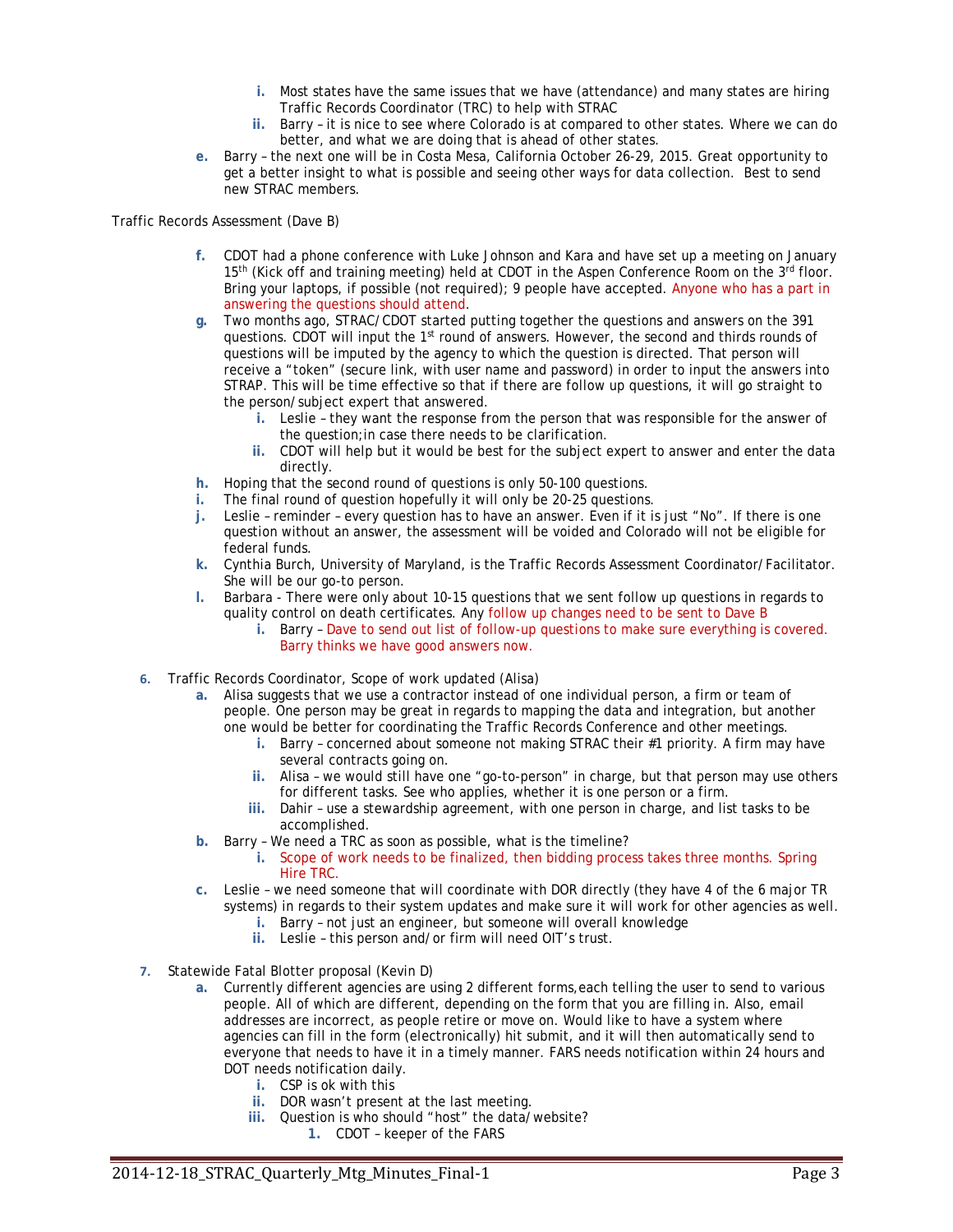- **2.** DOR keeper of the legal crash reports
- **3.** CSP (Janet) Assigns the FARS numbers
	- **a.** Leslie NHTSA's perspective, the blotter is mainly designed for the FARS system, CDOT should host
	- **b.** Questions are: Who needs this? Who uses it? Anyone has more needs than CDOT?
- **b.** Barry will this system automatically send the blotter or would it be an email alert where the user would have to go into the system, by means of a user name and password, in order to download blotter?
- **c.** CDOT will work on the grant proposal
	- **i.** Challenge would be the security (get OIT involved)
- **d.** Alisa hoping this will improve the imputing of the records/timeliness.
- **e.** Aurora PD suggests adding this to the Crash Investigation Manual with instructions. What it is and why it is important.
	- **i.** Can send an email/letter to all of the agencies with a page that will need to be added to the current manual and a "heads up" for new system implementation. **1.** Janet already has a mailing list
- **8.** Report on work with RMHIDTA (Rocky Mountain High Intensity Drug Trafficking Area) (Kevin Dietrick and Kevin Wong)
	- **a.** RMHIDTA has worked on partnerships with CDOT (Kevin D.), NHTSA (Leslie N.T.), local PD (Janet A.), etc. Working on releasing two yearly reports: Marijuana Legalization and Impaired Driving (will not be released until after the year-end finalizations for FARS is completed)
	- **b.** RMHIDTA has helped CDOT with getting the BAC reports from coroner's offices throughout the state. Opening the communication lines and expressing the need CDOT has for those reports. They have helped CDOT immensely with this.
	- **c.** They are also looking at ways that data can be collected for marijuana usage. A lot of the data is already being collected; however, need to find a way to pool all of the information together to help everyone's needs. Find what data is available and what needs to be collected.
	- **d.** To see these reports and get more information of what RMHIDTA does visit www.rmhidta.org
- **9.** Strategic Highway Safety Plan (SHSP) (Alisa)
	- **a.** Requirement of MAP-21. Final draft was sent to our director for signatures. Published by January on CDOT's *new* website.
	- **b.** This took 1200 people, 200+ active participants in the action plans, steps, meetings, goals and emphasis areas teams.
	- **c.** The goal is "Toward Zero Death". Unrealistic, but no one wanted to say, "It's ok to have even 1 death". Between 2008 and 2030 goal is to cut fatal crashes in half.
		- **i.** Fatal car crashes should be unusual and not heard of often. Colorado has on average over 400 fatal crashes per year. That is 1.1 fatal crashes per day. We want this to be like airline crashes. 50 years ago, planes crashed all of the time. Now, however, it is unusual to hear of a plane crash. It makes national news. Fatal car accidents should be like this as well;take the same approach.
	- **d.** SHSP is not just CDOT's plan, but the entire State of Colorado. Large agencies, departments, as well as other smaller groups were involved (i.e. MADD, Bicycle Colorado, and others)
	- **e.** STRAC could fund some of these projects. Next meeting SHSP goals as an agenda item.
	- **f.** There will be a signing ceremony with the governor; then we will have a conference.
- **10.** Injury Crash Definitions (Alisa)
	- **a.** Currently there are five injury levels on a report: None, Complaint, Injured, Severe Injury, and Fatal. Software used for data analysis has been including Complaint of Injury as an injury crash rather than a property damage only crash. For example: 44% of pedestrian crashes are classified as property damage only crashes without the complaints.
		- **i.** Most other states report complaint of an injury as an injury crash. Serious injury crashes are Level 3 (incapacitating) and Level 4 (fatal) only.
		- **ii.** Alisa will be updating the CORA request form so the requester will know what data they are asking for and receiving. It will ask "What level of injury do you need?"
		- **iii.** CDOT will give requesters what they want.
	- **b.** Barry Challenge CDOT is taking the current definition and changing it without approval from the state.
		- **i.** Alisa CDOT has been using this program for over a year now. It was not announced. Only difference would be how to group the complaints. PDO with Complaint of Injury, or PDO alone, and complaint with injuries.
		- **ii.** Software system CDOT uses for data analysis would have be updated, very costly.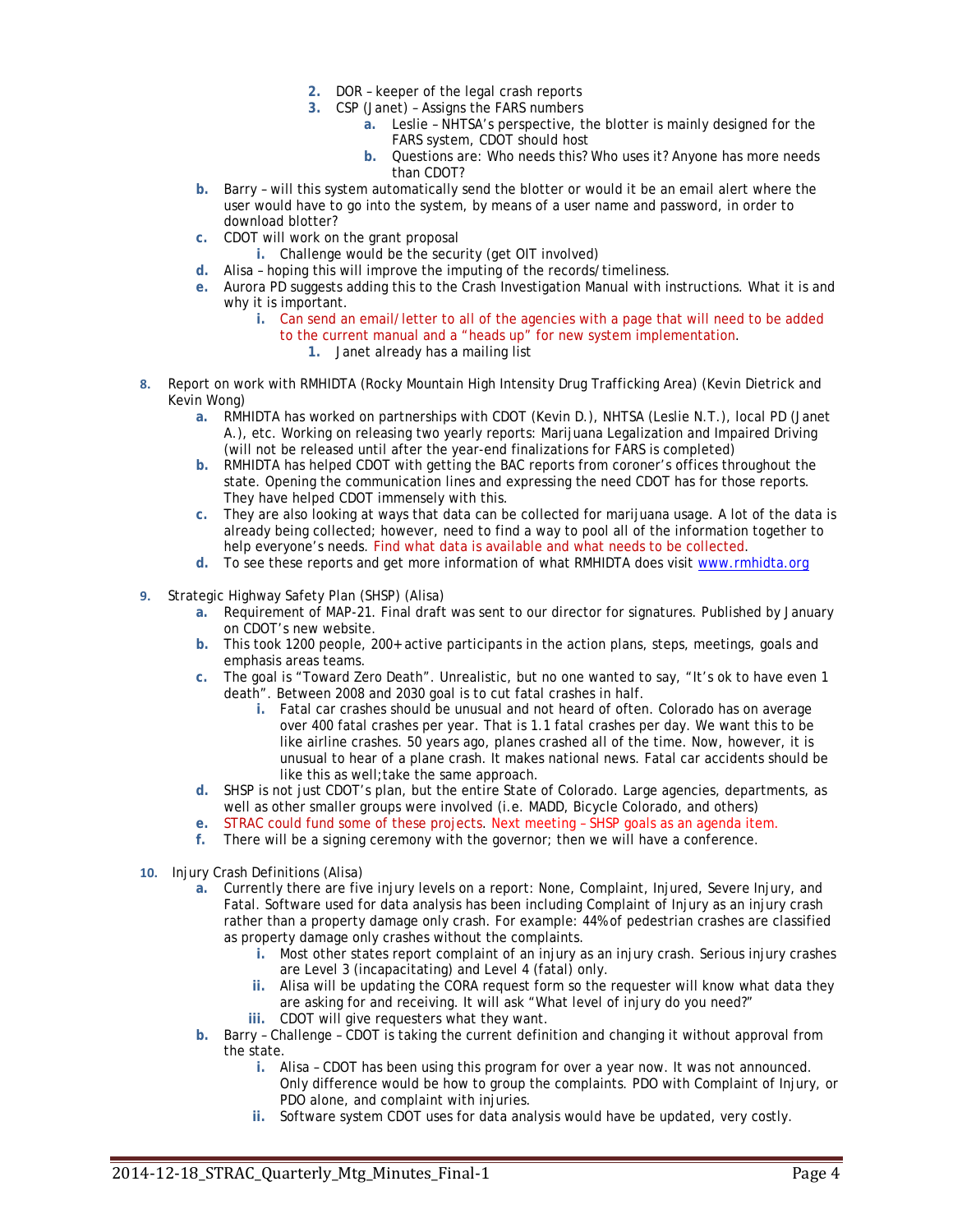- **c.** Barbara suggests labeling it as such. # of PDO, # with complaint of injury, # of Injured, # of Serious Injuries, and # of Fatal.
- **d.** Barry give information of what is published on line as well as the CORA form.
- **11.** New Grant Solicitations (Dave B)
	- **a.** Purpose to keep same schedule as last year. Send solicitations out at the end of December, Short forms due by March to STRAC. If approved, long Form by May/June to go into ISP.
	- **b.** Anything that deals with Roadway, Crash, EMS, Citations, Vehicle, Driver data
	- **c.** Leslie if you need funding, FHWA & FMCA has money too
	- **d.** Barry solicitations to police departments, DRCOG, all STRAC members, other departments and municipalities, with a note to pass it on.
		- **i.** Hope to get more applications for grants than we have money for. So we can be more strategic about the selections

STRAC Annual Report (Barry)

- **e.** Was sent out to everyone, did all receive it? Yes
- **12.** Election for new STRAC officers:
	- **a.** Current Co-Chairperson was Cheri Urda. Need a new person, any volunteers?
		- **i.** Steven Monson was only one to volunteer
		- **1.** Vote approved unanimously Steven Monson is new Co-Chairperson
	- **b.** Current Chairperson Major Barry Bratt. Any volunteers?
		- **i.** Major volunteered. Vote Approved unanimously Major Barry Bratt remains **Chairperson**
	- **c.** CDOT is to appoint the STRAC secretary will remain David Bourget with Tara Mundt for minutes

| <b>STRAC Officers</b> | <b>Name</b>       |
|-----------------------|-------------------|
| Chairperson           | Major Barry Bratt |
| Co-Chairperson        | Steven Monson     |
| Secretary             | David Bourget     |
| Sergeant at Arms      | Glenn Davis       |

| <b>STRAC Voting Members</b> | <b>Name</b>                       |
|-----------------------------|-----------------------------------|
| <b>CDOT</b>                 | Alisa Babler                      |
| <b>CDPS</b>                 | Major Barry Bratt                 |
| <b>CDOR</b>                 | Steven Monson                     |
| <b>GOIT</b>                 | New - Deborah Blyth (filled after |
|                             | meeting)                          |
| <b>CDPHE</b>                | Barbara Gabella (temporary)       |
| <b>Judicial</b>             | <b>Tracy Walter</b>               |
| <b>DHS</b>                  | Webster Hendricks                 |

- **13.** Round Table:
	- **a.** RMHIDTA is looking at serious bodily injury crashes and how to collect data on marijuana use
		- **i.** Testing process and reporting
		- **ii.** Law Enforcement normally hits Alcohol over drugs. It is easier to get conviction on alcohol and cheaper testing.
			- **1.** Isn't this doing a disservice? Yes
		- **iii.** The current crash form lumps all drugs together. With a new form we could capture this data better.
		- **iv.** Challenge what goes on the crash report. What is really important versus what isn't
		- **v.** Linking the data together, Marijuana Task Force source from other places
		- **vi.** Citation data or EMS data would be the best area
		- **vii.** Testing drugs can take 6 weeks, crash reports submitted in 5 days.
		- **viii.** TRC to map the data would be the best way to figure out how to collect it
		- **ix.** Judicial may also be a good place to collect the data, from DA's or lawyers.
			- **1.** Judicial needs to know what value they have to STRAC
		- **x.** Drug test costs \$250 versus alcohol testing at \$50. Is there a way to get restitution for the cost?
			- **1.** Barry restitution is very hard to collect.
				- **a.** Restitution first goes to victims assistance programs
			- **2.** Alcohol is easier to convict